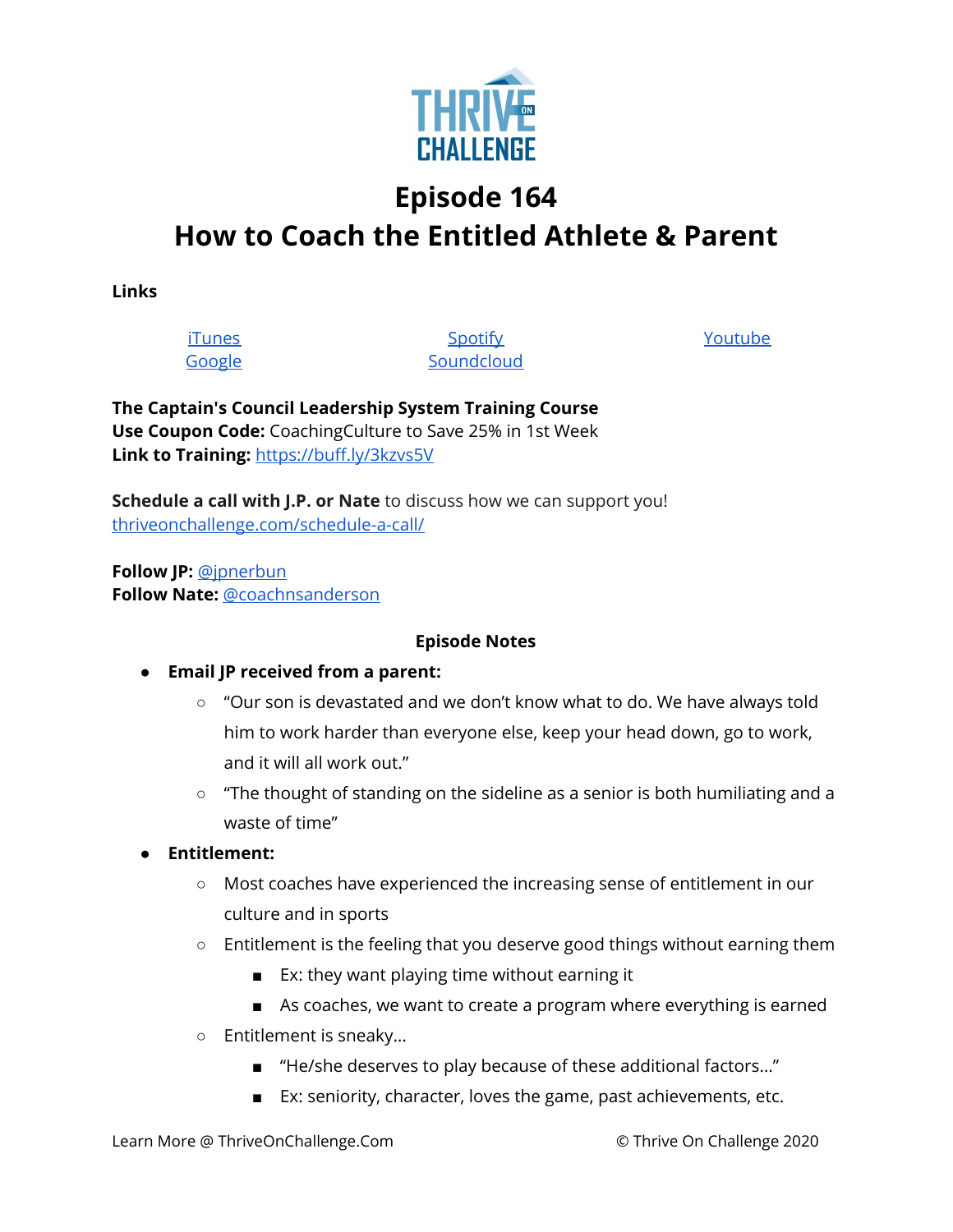

- The plea on the basis of investment
	- We invested \_\_\_\_\_\_\_ so we should get \_\_\_\_\_\_
	- And, we should not begrudge them for their investment
	- And still, everything is still earned on your team
- **Getting everyone on the same page about everything being earned:**
	- Be clear in your communication
		- Put it in the player manual, talk about it at the meetings, etc.
		- Asked players what should earn players playing time
			- If X is our objective, then how should we determine playing time on our team
		- Asked players...
			- 1) Where do you see yourself in the rotation?
			- 2) Why do you think this is where you should be in the rotation?
			- Provides opportunities to align with the players and reinforce how things are earned on your team
	- Be consistent in your decision making
		- You can't play the senior just because they're a great kid
		- If X and Y earn playing time, it has to be the same for every player
		- They get the message, "this is the way it's done here"

## **● How we can combat it:**

- Emphasize the importance of courage and effort
- Normalize struggle
- Set them up for success in the real world
	- They're going to have to earn everything when they're out there on their own
- The problem with entitlement is that it makes people need to feel good about themselves all the time" - Mark Manson
	- Ex: "I just want my kids to be happy" parents